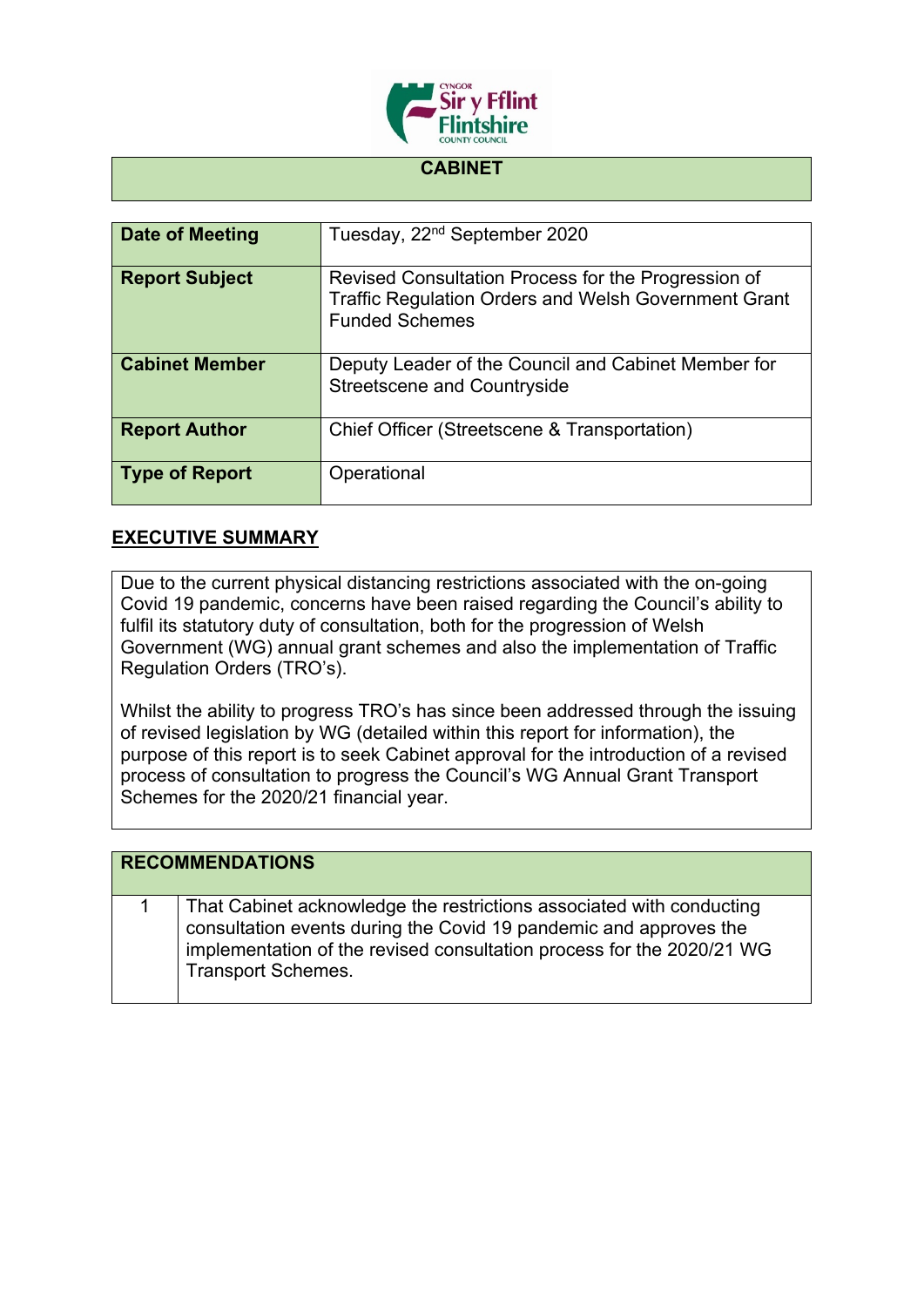## **REPORT DETAILS**

| 1.00 | <b>BACKGROUND</b>                                                                                                                                                                                                                                                                                                                                                                                                                                                                                                                                                                                                                                                                                                                                                                                                                                  |
|------|----------------------------------------------------------------------------------------------------------------------------------------------------------------------------------------------------------------------------------------------------------------------------------------------------------------------------------------------------------------------------------------------------------------------------------------------------------------------------------------------------------------------------------------------------------------------------------------------------------------------------------------------------------------------------------------------------------------------------------------------------------------------------------------------------------------------------------------------------|
| 1.01 | Legislation requires the Authority to have consultation processes in place<br>for the progression of statutory Traffic Regulation Orders (TRO's) and<br>national policy stipulates the need for public engagement for the<br>progression of Welsh Government (WG) grant-funded transport schemes.                                                                                                                                                                                                                                                                                                                                                                                                                                                                                                                                                  |
| 1.02 | The current process for consulting on TRO's and Grant-Funded Schemes<br>was presented to Cabinet on 29 <sup>th</sup> September 2015 in the report 'Review of<br>the Consultation Process for Introducing Traffic Calming and Other Highway<br>Traffic and Safety Features on the Highway' and has been included within<br>Appendix 1 for information.                                                                                                                                                                                                                                                                                                                                                                                                                                                                                              |
| 1.03 | Physical distancing guidelines, introduced as a result of the Covid-19<br>pandemic, has led to the Council postponing schemes and TRO<br>consultation events. Whilst revised legislation has since been introduced<br>enabling the recent recommencement of the TRO process (described<br>below), the Council's current policy of consultation in respect of WG grant<br>funded transport schemes remains unsuitable, and therefore, it is now<br>necessary to revise the consultation process to avoid large gatherings and<br>exposure for high risk and vulnerable groups.                                                                                                                                                                                                                                                                      |
| 1.04 | <b>Traffic Regulation Orders:</b>                                                                                                                                                                                                                                                                                                                                                                                                                                                                                                                                                                                                                                                                                                                                                                                                                  |
|      | Pre-Covid, the current process for progressing TRO's would require Officers<br>to engage with the respective Local Member(s) in order to ascertain<br>approval for the proposal. Should the scheme receive the support of the<br>Local Member, proposals would then be subject to a full 21 day Statutory<br>Consultation Process which would include the erection of Public Notices on<br>site, copies of the proposal placed on deposit for public viewing at the<br>Council's Principal Office (Alltami Depot) and designated locations (local<br>Library / Connects Centre), advertisements placed within the local press<br>and proposals displayed on the Flintshire County Council website.                                                                                                                                                 |
| 1.05 | Given it was not possible for the Council to satisfy the statutory consultation<br>requirements by placing the documents on deposit for public viewing, a<br>decision was made to suspend the advertisement of TRO's in order to avoid<br>potential challenge. This situation has however, recently been alleviated<br>following Welsh Governments recently published draft legislation "The<br>Traffic Orders Procedure (Coronavirus) (Amendment) (Wales) Regulations<br>2020" which came into force in July 2020. The revised legislation provides<br>an alternative means of publicising Orders in circumstances where it is not<br>reasonably practicable to follow previous requirements. The revised<br>legislation also simplifies the procedure for making temporary traffic Orders<br>that are made for purposes relating to Coronavirus. |
| 1.06 | In light of this pending legislation, the Council has since reviewed its TRO<br>consultation procedure in respect of the depositing of information for public<br>viewing. Whilst it is remains a requirement for documents to be viewed at<br>the Principal Office, documents are now displayed within an area of<br>designated window space at Alltami Depot only, thus alleviating the need for<br>members of the public to enter both the Council's Depot and other public                                                                                                                                                                                                                                                                                                                                                                      |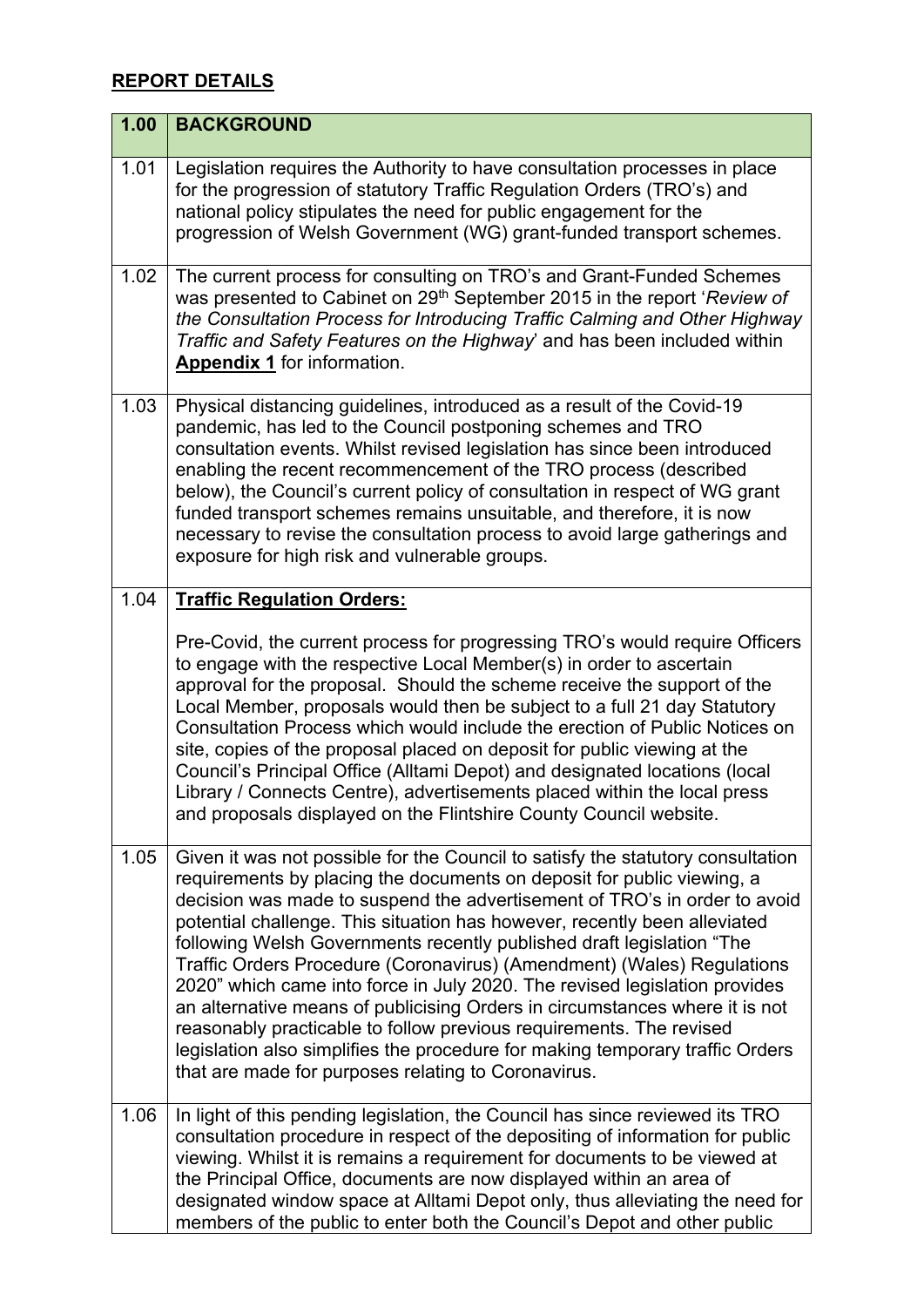|      | buildings. In addition to the above, the Council will continue to utilise site<br>notices and newspaper advertisements with virtual documents being made<br>available on the Council's webpage.                                                                                                                                                                                                                                                                                                                                                                                                                                                                                                                                                                                                                                                                                                                                                                                      |
|------|--------------------------------------------------------------------------------------------------------------------------------------------------------------------------------------------------------------------------------------------------------------------------------------------------------------------------------------------------------------------------------------------------------------------------------------------------------------------------------------------------------------------------------------------------------------------------------------------------------------------------------------------------------------------------------------------------------------------------------------------------------------------------------------------------------------------------------------------------------------------------------------------------------------------------------------------------------------------------------------|
| 1.07 | In the event that an enquirer is unable to visit the Principal Office or access<br>the information online, an offer will be made to dispatch a hard copy by<br>post. Also, to ensure that there is no prejudice, the department will continue<br>to work with other agencies to ensure that an enhanced level of<br>engagement is available to the elderly or others with special needs<br>requirements.                                                                                                                                                                                                                                                                                                                                                                                                                                                                                                                                                                             |
| 1.08 | <b>WG Annual Grant Schemes:</b>                                                                                                                                                                                                                                                                                                                                                                                                                                                                                                                                                                                                                                                                                                                                                                                                                                                                                                                                                      |
|      | Pre-Covid, the process for progressing the Council's WG transport funded<br>schemes, would in the first instance, require Officers to obtain the support<br>from the respective Local Member(s), for whom will seek the views and<br>support of the respective Town / Community Council. This may involve the<br>consideration of a number of scheme options, however, upon the<br>agreement of a preferred option, Officers will then submit an application to<br>WG for funding. Should the application be successful, a wider consultation<br>exercise with the local community would then be undertaken. This would<br>involve the undertaking of a letter drop inviting residents to attend a number<br>of Public Consultation events where Council Officers will be present to talk<br>through the proposals and to answer any questions or concerns. Should<br>elements of the proposals require the introduction of a TRO, the process<br>described above would be followed. |
| 1.09 | Despite the gradual relaxation of physical distancing guidelines and<br>shielding requirements for those most at risk from Covid, there is still a<br>desire to reduce the need for large gatherings and indoor meetings and<br>events. In order for the Council to adhere to its statutory duty of consultation<br>for the progression of Transport Schemes, the following amendments to the<br>consultation process are proposed;                                                                                                                                                                                                                                                                                                                                                                                                                                                                                                                                                  |
| 1.10 | Having received the approval of the respective Local Member and upon<br>successful award of grant funding, it is proposed that a letter drop to all<br>properties within the extents of any given scheme will be conducted in the<br>first instance, inviting residents to view the proposals on-line via the<br>Council's website. This will also provide residents with an opportunity to<br>view 'Frequently Asked Questions' (FAQ's), however, in the event that the<br>FAQ's do not address particular concerns, residents will also have the<br>option to submit questions to a central email address which can be<br>accessed by the Officers concerned. For residents that do not have on-line<br>access, a call-back option (detailed within the initial letter) can also be<br>requested via the 'Streetscene General Enquiries' telephone number.                                                                                                                         |
| 1.11 | In the event that matters cannot be addressed or resolved via the above<br>process and until such time that indoor events can resume, outdoor 'pop-up'<br>consultation events can be arranged for a limited number of residents at any<br>given time in order to comply with current social distancing requirements.<br>Such events would take place in a nearby outdoor space and will require<br>attendees to pre-book an appointment where residents would again be given<br>the opportunity to view proposals and to discuss matters with Council<br>Officers.                                                                                                                                                                                                                                                                                                                                                                                                                   |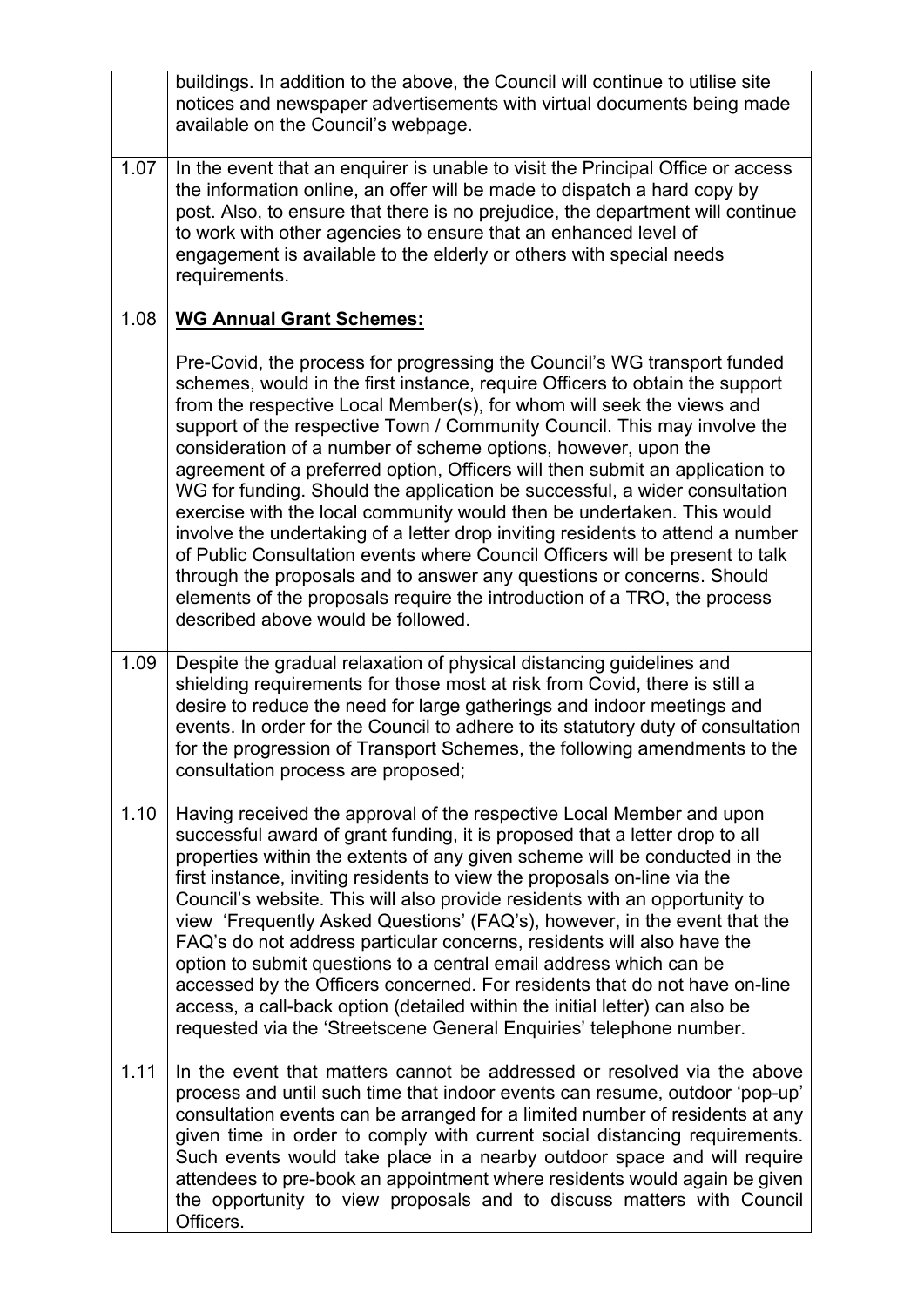| 2.00 | <b>RESOURCE IMPLICATIONS</b>                                                                                                                                                                                                                                                                                                                                                                               |
|------|------------------------------------------------------------------------------------------------------------------------------------------------------------------------------------------------------------------------------------------------------------------------------------------------------------------------------------------------------------------------------------------------------------|
| 2.01 | Should the Authority not seek to adopt an amended process during the<br>period of the pandemic, the Council run the risk of either not adhering to its<br>statutory duty of consultation, or, failure of its responsibility to deliver<br>required infrastructure improvement works as defined within the Active<br>Travel Act / Road Safety Framework for Wales.                                          |
| 2.02 | Whist the Council have enjoyed great success with the acquisition of<br>Welsh Government grant funding, the progression of the Council's<br>transport strategy as a whole will be dependent on the ability to adequately<br>consult with key stakeholders. Failure to deliver in-year schemes may also<br>impact on the Councils ability to successfully acquire future Welsh<br>Government Grant funding. |

| 3.00 | <b>IMPACT ASSESSMENT AND RISK MANAGEMENT</b> |                                                                                                                                                                                                                                                                                                                                                                                                                                                                                                     |
|------|----------------------------------------------|-----------------------------------------------------------------------------------------------------------------------------------------------------------------------------------------------------------------------------------------------------------------------------------------------------------------------------------------------------------------------------------------------------------------------------------------------------------------------------------------------------|
| 3.01 | Long-term                                    | <b>Positive</b> – The adoption of a revised<br>process of consultation will not only enable<br>the progression of in-year schemes but will<br>also enable the progression of the<br>Council's transport strategy as a whole.                                                                                                                                                                                                                                                                        |
|      |                                              | The Council's ability to introduce low<br>carbon sustainable transport options aligns<br>itself with the long term aspirations of The<br>Environment (Wales) Act, The Well-Being<br>of Future Generations (Wales) Act & The<br>Air Quality Standards (Wales) Regulations.<br>The concept is also strongly endorsed<br>within the Council's Council Plan under the<br>priority of a 'Green Council' for which is<br>reinforced by the Council's approach to<br>integrated and sustainable transport. |
|      | Prevention                                   | <b>Positive</b> – The adoption of a revised<br>process of consultation will safeguard the<br>County's most vulnerable groups, thus<br>limiting potential exposure to Covid 19 and<br>controlling the spread of infection amongst<br>the local population.                                                                                                                                                                                                                                           |
|      |                                              | The revised process will also enable the<br>delivery and progression of the Council's in<br>year schemes, thus maintaining the<br>confidence of Welsh Government for future<br>funding.                                                                                                                                                                                                                                                                                                             |
|      |                                              | The continuation of the Council's<br>Integrated Transport Strategy will reinforce<br>the Council's commitment to climate                                                                                                                                                                                                                                                                                                                                                                            |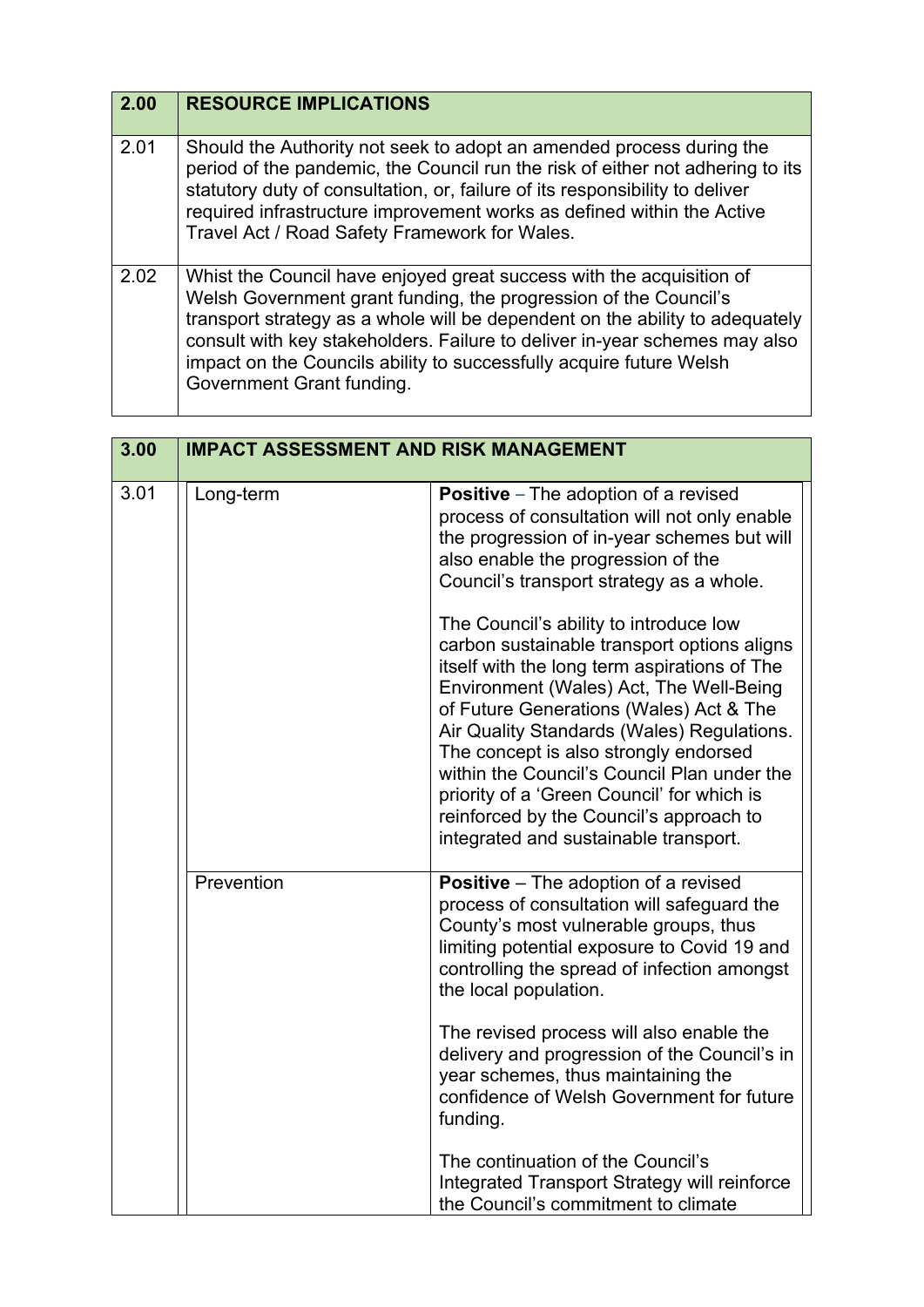|                                | change whilst also facilitating a vision for a<br>zero carbon future as defined within WG<br>legislation. Implementation of the required<br>infrastructure will provide reliance to<br>County's highway network and also boost<br>the Council's status as a 'key player' within<br>the region thus reducing the risk of public<br>abandonment in terms of tourism.<br>residential and business growth. |
|--------------------------------|--------------------------------------------------------------------------------------------------------------------------------------------------------------------------------------------------------------------------------------------------------------------------------------------------------------------------------------------------------------------------------------------------------|
| Integration                    | <b>Positive – The continued development</b><br>and delivery of mult-imodal integrated<br>transport options is key to the success of a<br>sustainable, integrated transport network.                                                                                                                                                                                                                    |
| Collaboration                  | <b>Positive</b> – The adoption of a revised<br>process of consultation will enable the<br>Council to engage with Key groups<br>including the County's most vulnerable<br>who may otherwise, be prevented /<br>discouraged from attending events through<br>fears of personal risk & exposure.                                                                                                          |
|                                | The continual development of a fit for<br>purpose Integrated Transport Strategy will<br>enable FCC to work with local authorities<br>across the region in order to standardise<br>the provision of infrastructure.<br>The nature of this approach recognises the<br>importance of strategic cross-border<br>movements to the local economy in terms<br>of commuter movements, business and<br>tourism. |
| Involvement                    | <b>Positive</b> – Implementation of successful<br>transport interventions thus far<br>demonstrates the Council's engagement<br>with key stakeholders both cross border<br>and within WG.                                                                                                                                                                                                               |
| <b>Well-being Goals Impact</b> |                                                                                                                                                                                                                                                                                                                                                                                                        |
| Prosperous Wales               | Limiting the spread of Covid 19 will greatly<br>assist the Welsh economy in the<br>forthcoming economic recovery.                                                                                                                                                                                                                                                                                      |
|                                | The continuation of the Council's<br>Integrated Transport Strategy will boost<br>the Council's status as a 'key player' within<br>the region thus reducing the risk of public<br>abandonment in terms of tourism.<br>residential and business growth.                                                                                                                                                  |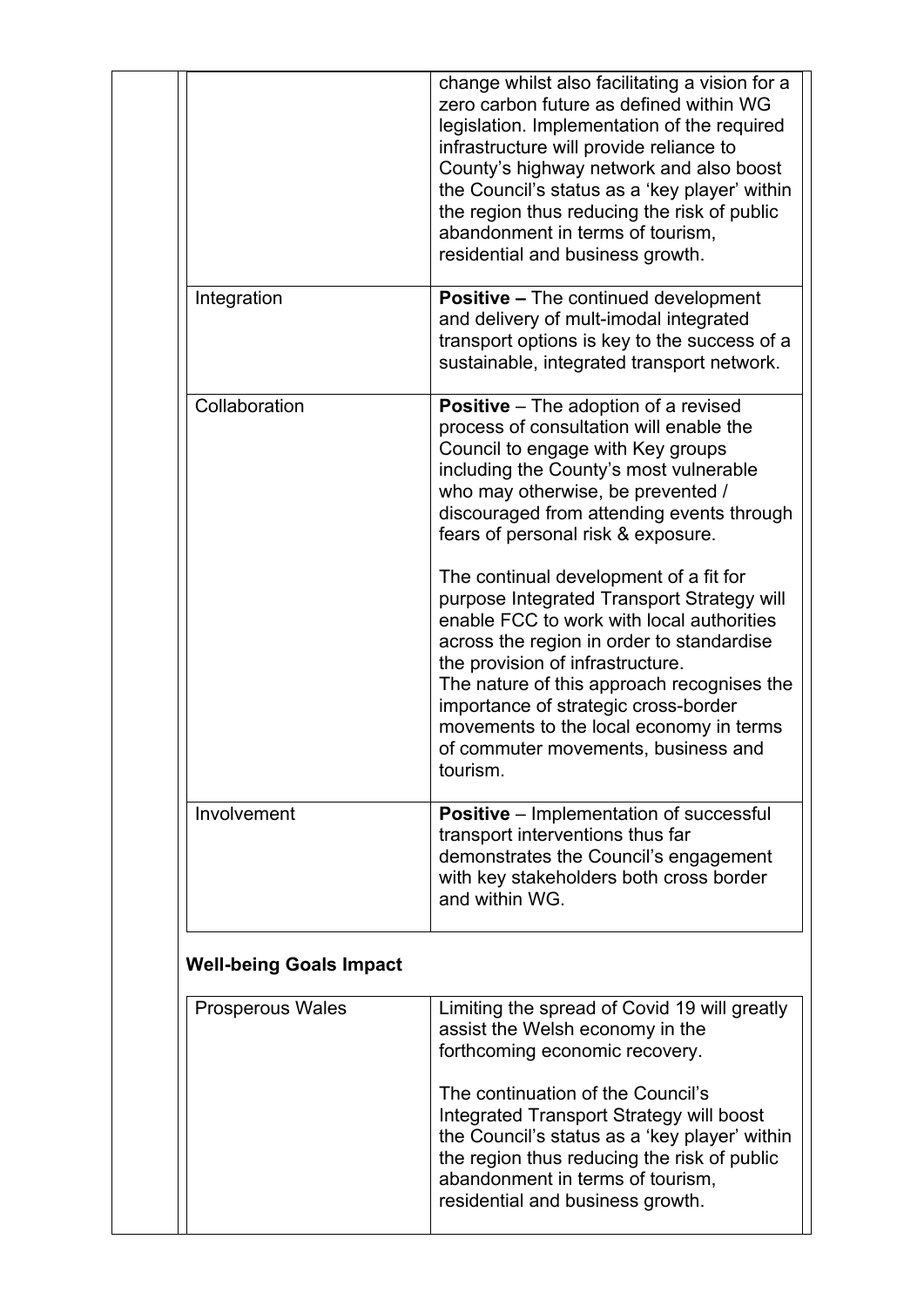| <b>Resilient Wales</b> | <b>Positive - The continuation of the</b><br><b>Council's Integrated Transport Strategy</b><br>and ability to deliver required infrastructure<br>improvement works (as defined within the<br><b>Active Travel Act / Road Safety</b><br>Framework) is key to the success of a<br>sustainable, integrated transport network.<br>The provision of a revised process of<br>consultation will improve the resilience of<br>the local population, not only in terms of<br>assisting economic recovery, but also<br>facilitating increased confidence amongst<br>service users. |
|------------------------|--------------------------------------------------------------------------------------------------------------------------------------------------------------------------------------------------------------------------------------------------------------------------------------------------------------------------------------------------------------------------------------------------------------------------------------------------------------------------------------------------------------------------------------------------------------------------|
| <b>Healthier Wales</b> | <b>Positive – The adoption of a revised</b><br>process of consultation will enable the<br>County's most vulnerable groups to<br>actively engage during the consultation<br>process without fears of personal risk &<br>exposure, thus limiting the spread of Covid<br>19.<br>The ability to promote and develop active<br>and sustainable transport modes provide<br>obvious benefits to air quality through the                                                                                                                                                         |
|                        | reduction of Co2 emissions. This will also<br>greatly assist the Council to achieve<br>decarbonisation targets set within Central<br>and WG legislation.                                                                                                                                                                                                                                                                                                                                                                                                                 |
| More Equal Wales       | <b>Positive - The adoption of a revised</b><br>process of consultation will enable the<br>County's most vulnerable groups to<br>actively engage during the consultation<br>process without fears of personal risk &<br>exposure, thus limiting the spread of Covid<br>19. Vulnerable groups may include<br>disabled residents, those with underlying<br>health conditions and also residents from<br>ethnic minority backgrounds.                                                                                                                                        |
|                        | Improved connectivity through the<br>implementation of required infrastructure<br>will benefit tourism, residential and<br>business growth. Health benefits obtained<br>from improved air quality and increased<br>levels of exercise will benefit the Council's<br>most deprived communities, often<br>associated with densely populated areas.                                                                                                                                                                                                                         |
| <b>Cohesive Wales</b>  | <b>Positive – The visible presence of active</b><br>and sustainable transport options within<br>the County will have a positive effect on                                                                                                                                                                                                                                                                                                                                                                                                                                |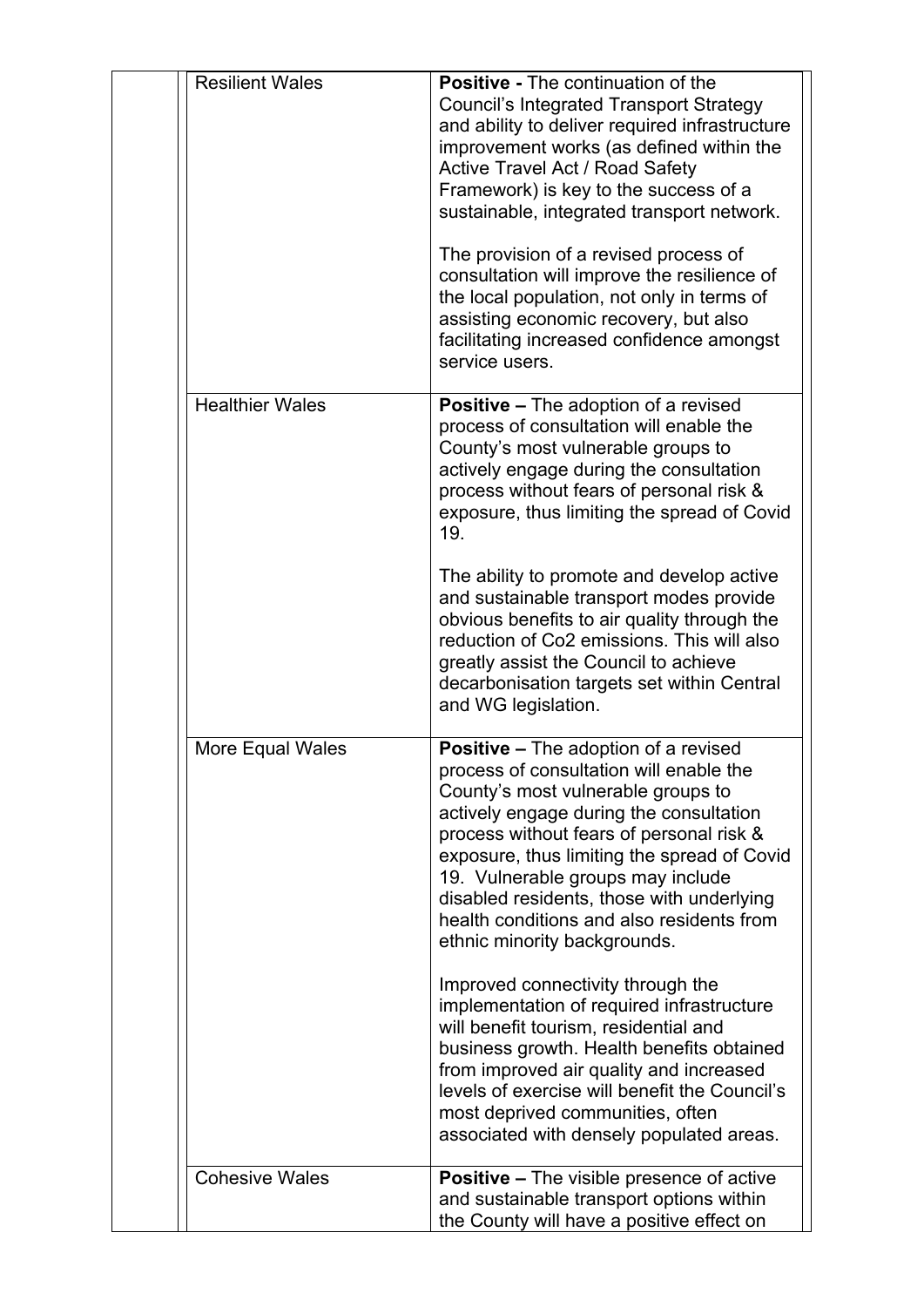|                                      | public awareness whilst displaying the<br>Council's outward commitment to climate<br>change.                                                                                                                                                                                                                        |
|--------------------------------------|---------------------------------------------------------------------------------------------------------------------------------------------------------------------------------------------------------------------------------------------------------------------------------------------------------------------|
| <b>Vibrant Wales</b>                 | <b>Positive – The continued development</b><br>and implementation of active and<br>sustainable transport modes will improve<br>the quality and sustainability of the natural<br>environment whilst providing benefits to<br>the local and regional economy in terms of<br>tourism, residential and business growth. |
| <b>Globally Responsible</b><br>Wales | <b>Positive – The adoption of a revised</b><br>process of consultation will safeguard the<br>County's most vulnerable groups, thus<br>limiting potential exposure to Covid 19 and<br>controlling the spread of infection amongst<br>the local population and beyond into<br>neighbouring Counties.                  |
|                                      | The continuation of the Council's<br>Integrated Transport Strategy will reinforce<br>the Council's commitment to climate<br>change whilst also striving to achieve a<br>zero carbon future as defined within<br>Central and WG legislation.                                                                         |

| 4.00           | <b>CONSULTATIONS REQUIRED/CARRIED OUT</b>          |
|----------------|----------------------------------------------------|
| 4.01           | With Cabinet Member (Streetscene and Countryside). |
| $ 4.02\rangle$ | With EMRT.                                         |

| 5.00 | <b>APPENDICES</b>                                                                                                                               |
|------|-------------------------------------------------------------------------------------------------------------------------------------------------|
| 5.01 | Appendix 1: Review of the Consultation Process for Introducing Traffic<br>Calming and Other Highway Traffic and Safety Features on the Highway. |

| 6.00 | LIST OF ACCESSIBLE BACKGROUND DOCUMENTS |
|------|-----------------------------------------|
| 6.01 | <b>None</b>                             |

| 7.00 | <b>CONTACT OFFICER DETAILS</b>                                                                                                                                    |
|------|-------------------------------------------------------------------------------------------------------------------------------------------------------------------|
| 7.01 | <b>Contact Officer: Stephen O Jones,</b><br>Chief Officer, Streetscene and Transportation<br>Telephone: 01352 704700<br>E-mail: stephen.o.jones@flintshire.gov.uk |